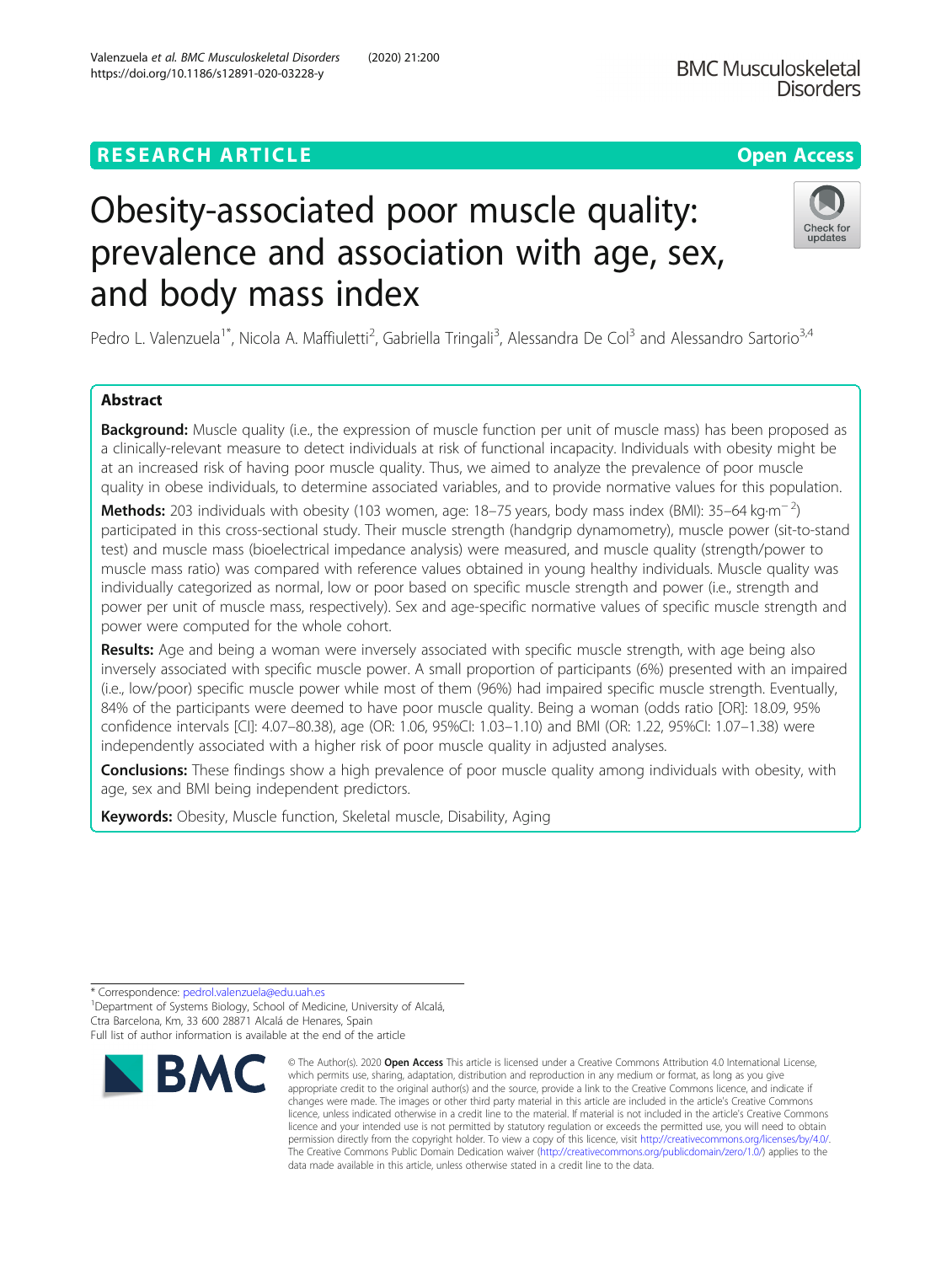## Background

Aging is related to a number of structural and functional changes at the neuromuscular level (e.g., muscle mass loss, impaired neuromuscular activation, intramuscular infiltration of non-contractile tissue, fiber type shift) that result in worsened muscle function [\[1](#page-6-0)]. This results in impaired muscle quality, that is, worsened strength/ power per unit of muscle mass [\[2](#page-6-0)]. Research has shown that impaired muscle function is a better predictor of functional limitations and mortality than muscle mass [[3,](#page-6-0) [4](#page-7-0)]. For instance, individuals with good muscle quality have been reported to be at a lower risk of functional impairment than those with poor muscle quality, whereas an increased risk of functional impairment has been observed in subjects with greater muscle mass but poor muscle quality [[5\]](#page-7-0). These results confirm therefore the importance of muscle quality as a prognostic factor of functional inability and mortality.

Apart from aging, other factors – particularly in relation with lifestyle – can influence muscle quality. Obesity is reaching epidemic proportions, with its prevalence increasing worldwide and having doubled since 1980 [\[6](#page-7-0)]. Among several other complications (e.g., cardiovascular diseases), obesity seems to impair skeletal muscle function. Some studies have shown that a higher body mass index (BMI) was associated with greater muscle mass and even with an increased absolute force and power production capacity [[7,](#page-7-0) [8](#page-7-0)]. However, when normalized to body mass or muscle mass, obese individuals showed impaired muscle function (i.e., decreased muscle quality) [[7,](#page-7-0) [8](#page-7-0)]. Although obesity and impaired muscle function are considered independent risk factors of morbidity and mortality, the combination of these two conditions has recently been reported to markedly increase the risk of disability  $[9-11]$  $[9-11]$  $[9-11]$  $[9-11]$  and mortality  $[12]$  $[12]$  compared to the presence of any of these individuals risk factors alone. However, despite the clinical relevance of muscle quality, particularly in individuals with obesity, the prevalence of poor muscle quality in these individuals compared to the general population remains largely unknown.

The main aims of this study were therefore to analyze the prevalence of poor muscle quality and to determine the variables associated with an increased prevalence of poor muscle quality in a heterogeneous group of obese individuals. We also aimed to provide normative values of muscle quality for individuals with obesity of different age ranges, that could potentially be used as a standard for future studies.

#### Material and methods

#### Experimental design and participants

The present study followed a cross-sectional, observational design, and complies with the STROBE checklist for observational studies. The study took place between April 2014 and February 2015. Participants were recruited through personal interview before a 3-week inhospital multidisciplinary weight-management program. Inclusion criteria were having obesity of grade II or more  $(BMI > 35 \text{ kg} \cdot \text{m}^{-2})$  and being older than 18 years. There were no particular exclusion criteria, apart from not being able to perform the physical tests. Participants were additionally categorized as young adults/adults (18–44 years) and middle-aged/older adults (45–74 years) following the recommendations of Spirduso et al. [[13\]](#page-7-0). They had the procedures explained by the main investigator and subsequently provided written informed consent. The study was conducted in accordance with the Declaration of Helsinki and was approved by the Institutional Review Board of the Italian Institute of Auxology.

#### Measures

Maximum voluntary handgrip strength was measured with a hand dynamometer (Lafayette Instrument, Lafayette, IN) as explained elsewhere [\[14](#page-7-0)]. Briefly, participants were instructed to exert as much pressure as possible for at least 4 s. They performed three trials with each hand, which were interspersed with rest periods of 20 s. The maximum score (in kg) for each hand was recorded, and the mean score of the two hands was used for analysis. Participants were allowed to adjust the dynamometer to their hand size at the beginning of the test, and this position was then kept constant for all tests of that given participant. This test has been extensively used for the assessment of muscle strength, and its validity and reliability have been widely confirmed [\[15](#page-7-0)].

Muscle power Muscle power was estimated from the sit-to-stand (STS) test as explained elsewhere [\[16](#page-7-0)]. Briefly, participants were required to stand-up and sit-down on a standard chair 10 consecutive times as fast as possible, and the time taken was measured with a stopwatch. Muscle power was computed using the following equation:

$$
Muscle power (W) = (L – 0.4) × body mass × g
$$

$$
× 10/T
$$

where L corresponds to the participant's limb length (in meters) measured from the greater trochanter of the femur to the malleolus lateralis, 0.4 corresponds to the height of the chair (in meters), g corresponds to the acceleration of gravity  $(9.8 \text{ m} \cdot \text{s}^{-2})$ , and T corresponds to the time (in seconds) taken to perform the test. The STS tests has been shown to be reliable in different populations with impaired muscle function, including older adults [\[17](#page-7-0)].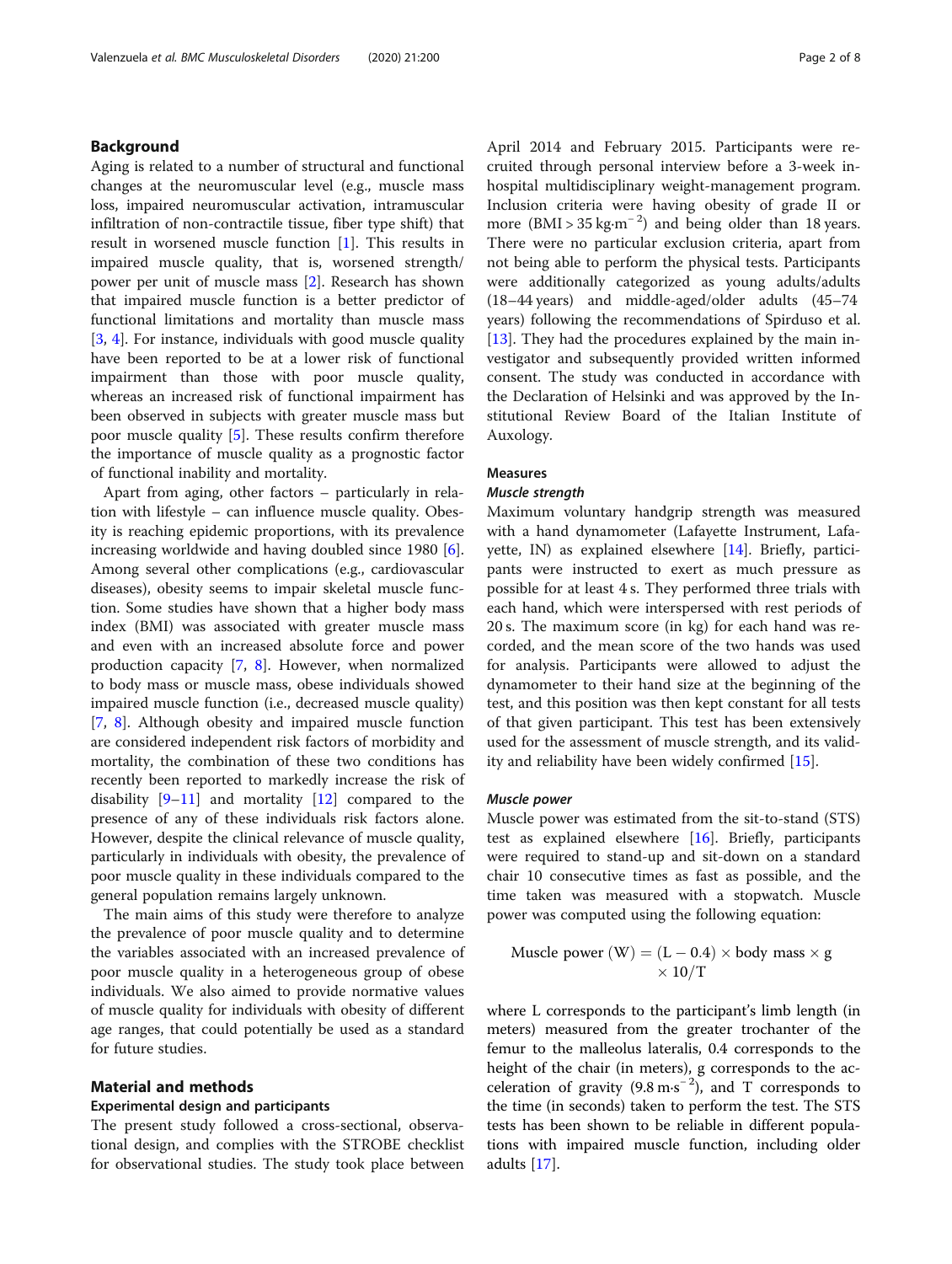#### Muscle mass

# Muscle mass Muscle mass was estimated by means of bioelectrical impedance analysis (BIA) using the following equation [[18\]](#page-7-0):

Muscle mass  $(kg) =$  $[(height<sup>2</sup>/R × 0.401) + (sex × 3.825) + (age × -0.071)]$  $+5.102$ 

where height is expressed in cm, R corresponds to BIAprovided resistance in ohms, sex corresponds to 1 and 0 for men and women, respectively, and age is expressed in years. Whole-body resistance to an applied current (at 1, 5, 10, 50 and 100 kHz, 0.8 mA) was measured with a tetrapolar device (Human IM, Dietosystem, Milan, Italy). The electrodes were placed on the right wrist and ankle of the participants while lying supine in a bed. Measurements were performed after an overnight fast. Participants were asked not to drink within 4 h before the test, not to consume caffeine or alcohol within 12 h before the test, and to empty their urinary bladder at least 30 min before the test.

Muscle strength and muscle power were expressed relative to muscle mass to provide specific muscle strength (i.e., muscle strength per unit of muscle mass, in kg/kg) and specific muscle power (i.e., muscle power per unit of muscle mass, in W/kg), respectively. The cut-off points proposed by Barbat-Artigas et al. [[2\]](#page-6-0) for young healthy individuals were used to categorize participants into having normal, low, or poor specific muscle strength and specific muscle power. Muscle quality (i.e., an overall reflect of muscle function per unit of muscle mass) was categorized as normal, low or poor following the algorithm shown in Fig. 1. We also used the same algorithm to compute sex- and age-specific normative values of specific muscle strength and specific muscle power (and thus to classify muscle function as normal, low or poor) for obese individuals.

#### Statistical analysis

Data are shown as mean  $\pm$  SD (continuous variables) or as numbers and percentages (dichotomous variables). Between-sex and -age group comparisons were performed with Student's unpaired t-tests and chi-square tests (or Fisher's exact tests when applicable). Linear regression analyses were conducted to analyze the relationship between specific muscle strength or power and age, sex or BMI. Odds ratios (OR) along with 95% confidence intervals (CI) were computed by means of binary logistic regression to assess the association between these variables and poor muscle quality. Variance inflation factors (VIF) were examined to inspect for multicollinearity and were set at a maximum of 5 (VIF were in all cases < 2.2). Nagelkerke  $R^2$  values were computed as a measure of the goodness of the fit. Statistical analyses

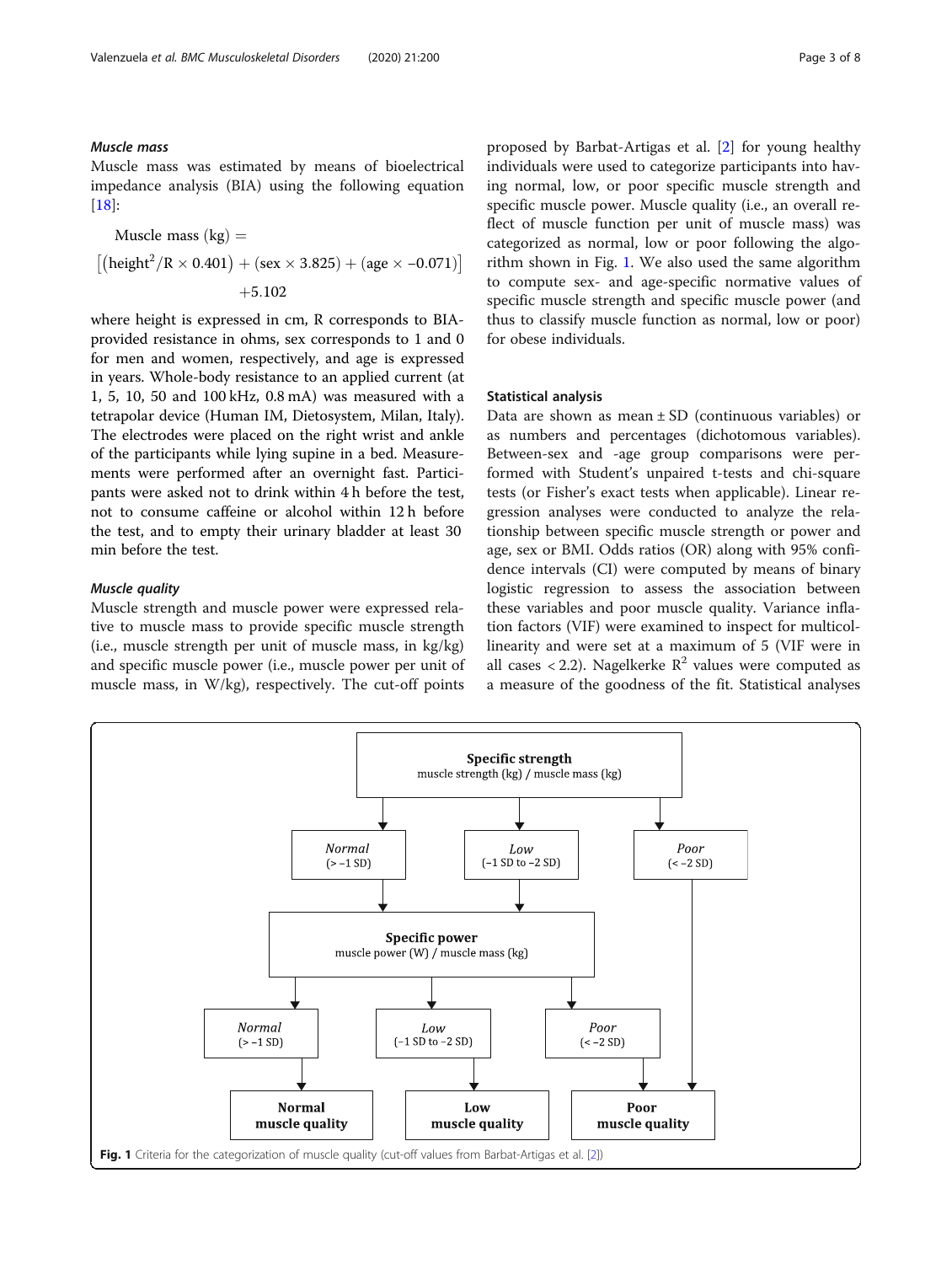were performed using SPSS (23.0, IBM, Armonk, NY) with a level of significance of  $p < 0.05$ .

#### Results

From a total of 218 initially-enrolled individuals, 15 could not perform the STS test and were therefore excluded. One participant could not perform the STS test but he had previously performed the handgrip test and was deemed to have poor muscle quality. Thus, there was no need to perform the STS test in this individual. Finally, 203 obese individuals (103 women, age: 18–75 years, BMI: 35–64 kg⋅m<sup>-2</sup>) met the inclusion criteria and were included in the study. Young adults/adult men were older than women, but no sex-related differences were found for BMI (Table 1). Regardless of age, men presented with a higher muscle mass, absolute muscle strength and power, and specific muscle strength than women. Women presented with a higher specific muscle power than men in the younger but not in the older group.

Linear regression analyses showed that a higher specific muscle strength was associated with a younger age and being man, but no association was found with BMI (Table [2](#page-4-0)). On the other hand, a higher specific muscle power was associated with a younger age, but not with sex or BMI (Table [2\)](#page-4-0).

Categorization of muscle-related variables is shown in Table [3](#page-4-0) for the entire cohort and for the two age groups; sex-specific differences are also provided (Additional file [1](#page-6-0)). Although specific muscle strength was low/poor in the quasi-totality of the group, specific muscle power was categorized as normal in most participants. Consequently, there was a very high prevalence of poor muscle quality among both young adults/adults (75%) and particularly among middle-aged/older adults (92%). A higher prevalence of poor specific muscle strength (94 vs 74% for women and men, respectively,  $p < 0.001$ ) and muscle quality (94 vs 74% for women and men, respectively,  $p < 0.001$ ) was observed in women compared to men, but no sex-related differences were found for the prevalence of low/poor specific muscle power (Additional file [1](#page-6-0)). None of the participants were deemed to have low muscle quality.

Regression analyses with the entire cohort showed that age, BMI and being a woman were independently and positively associated with the prevalence of poor muscle quality (Table [4\)](#page-5-0), with these variables together explaining 32% of the variance in muscle quality ( $\mathbb{R}^2$  = 0.317, all variables contributing significantly to the model).

The sex- and age-specific reference values of specific muscle strength and power for obese individuals are shown in Table [5.](#page-5-0)

## **Discussion**

The present study analyzed muscle strength, power and quality in a cohort ( $n = 203$ ) of obese men and women with a wide range of ages (18–75 years). Our results show a very high prevalence of poor muscle quality among young adults/adults (75%) and particularly among middle-aged/older adults (92%) compared with reference values obtained in healthy individuals aged 18–30 years. This result was mostly explained by poor specific muscle strength, while the prevalence of poor specific muscle power was surprisingly low in the entire cohort and null in the younger age group. We also observed that age, sex and BMI were independent predictors of poor muscle quality. These results are of major clinical relevance, as both obesity and impaired muscle function are linked to a greater risk of functional limitations  $[9-11]$  $[9-11]$  $[9-11]$  $[9-11]$  and mortality  $[12]$  $[12]$  than any of these conditions alone.

Although the exact mechanisms underlying obesityassociated impairments in muscle function remain to be elucidated, potential determining factors include metabolic abnormalities (i.e., increased oxidative stress, inflammation and anabolic resistance), a shift towards type I muscle fibers, and muscle fat accumulation [\[8,](#page-7-0) [19](#page-7-0)]. Controversy exists regarding the influence of obesity on

**Table 1** Descriptive characteristics of the participants by age group and sex

|                                        | Young adults/adults (18-44 years) |                 |         | Middle-aged/older adults (45-74 years) |                  |            |
|----------------------------------------|-----------------------------------|-----------------|---------|----------------------------------------|------------------|------------|
|                                        | Men $(n=51)$                      | Women $(n=41)$  | p-value | Men $(n = 49)$                         | Women $(n = 62)$ | $p$ -value |
| Age (years)                            | $34.0 \pm 8.1$                    | $30.1 \pm 8.4$  | 0.026   | $54.1 \pm 7.7$                         | $56.5 \pm 7.5$   | 0.098      |
| BMI ( $kg·m-2$ )                       | $42.2 \pm 4.2$                    | $41.6 \pm 5.1$  | 0.553   | $42.2 \pm 4.6$                         | $43.7 \pm 5.9$   | 0.198      |
| Muscle mass (kg)                       | $38.0 \pm 4.3$                    | $24.5 \pm 2.7$  | < 0.001 | $37.1 + 4.8$                           | $22.7 \pm 2.8$   | < 0.001    |
| STS time (s)                           | $16.1 \pm 5.5$                    | $15.0 \pm 4.8$  | 0.304   | $17.7 \pm 5.3$                         | $22.4 \pm 8.6$   | 0.001      |
| Muscle power (W)                       | $418 \pm 155$                     | $326 \pm 116$   | < 0.001 | $361 \pm 125$                          | $222 \pm 89$     | < 0.001    |
| Specific power $(W \cdot kq^{-1})$     | $11.0 \pm 3.9$                    | $13.2 \pm 5.2$  | 0.015   | $9.7 \pm 2.9$                          | $9.7 + 4.1$      | 0.939      |
| Muscle strength (kg)                   | $46.0 \pm 10.6$                   | $26.5 \pm 6.6$  | < 0.001 | $43.5 \pm 8.8$                         | $22.0 \pm 6.6$   | < 0.001    |
| Specific strength ( $kg$ - $kg^{-1}$ ) | $1.21 \pm 0.26$                   | $1.07 \pm 0.29$ | 0.028   | $1.18 \pm 0.22$                        | $0.96 \pm 0.27$  | < 0.001    |

Data are mean  $\pm$  SD. The *p*-values correspond to the comparison between sexes

Abbreviations: BMI body mass index, STS sit-to-stand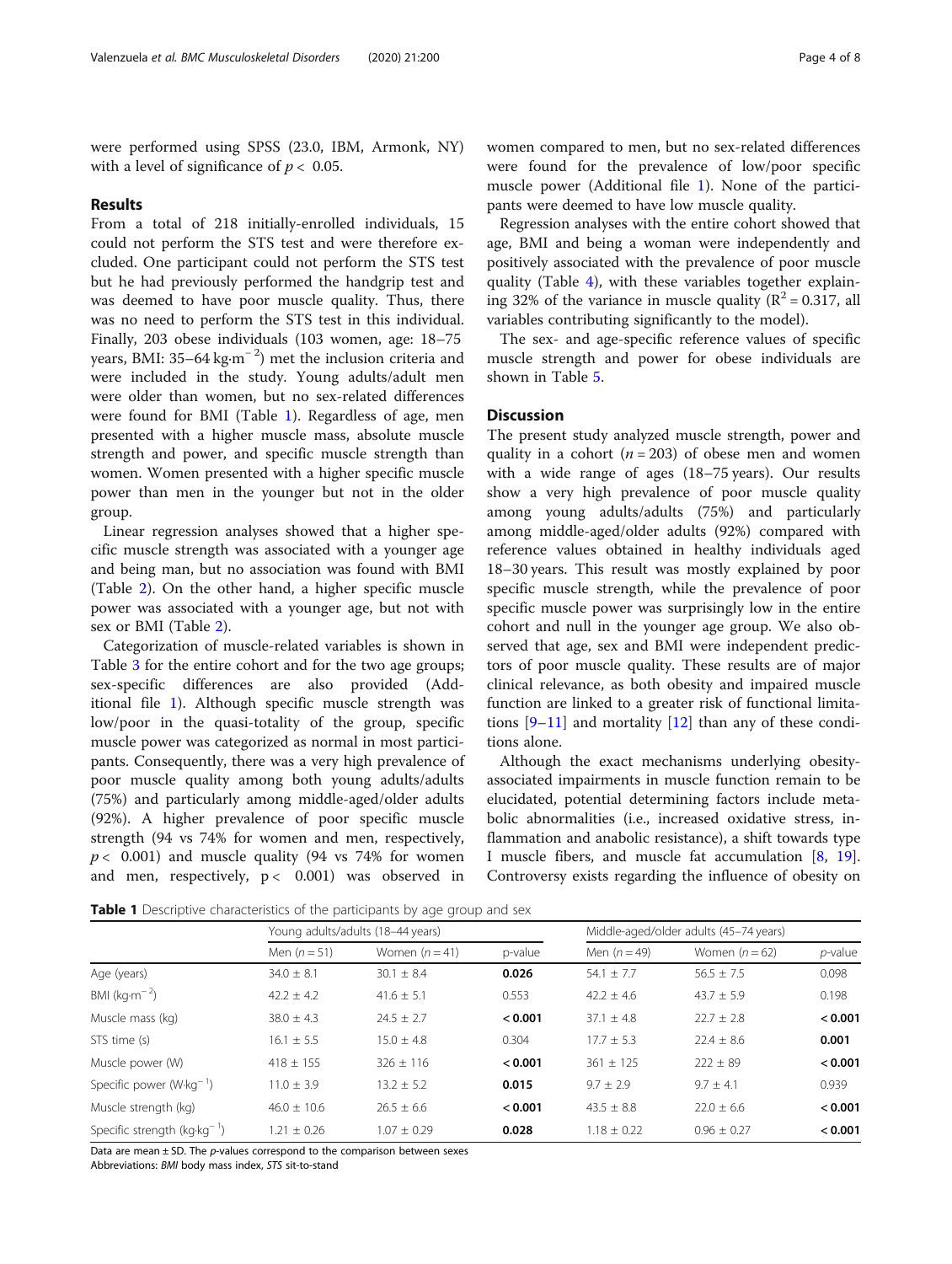<span id="page-4-0"></span>

|  | Table 2 Relationship between specific muscle strength or power and age, sex or BMI |  |  |
|--|------------------------------------------------------------------------------------|--|--|
|--|------------------------------------------------------------------------------------|--|--|

|                                       | Specific muscle strength $\beta$ (95% CI) | Specific muscle power $\beta$ (95% CI) |
|---------------------------------------|-------------------------------------------|----------------------------------------|
| Age (years)                           | $-0.005$ (-0.008, -0.002) $p < 0.001$     | $-0.12$ (-0.15, -0.08) $p < 0.001$     |
| Sex (women)                           | $-0.19$ (-0.27, -0.12) $p < 0.001$        | $0.74$ (- 0.44, 1.92) $p = 0.218$      |
| BMI ( $\text{kg}\cdot\text{m}^{-2}$ ) | $-0.005$ ( $-0.13$ , 0.003) $p = 0.201$   | $-0.001$ (-0.12, 0.12) $p = 0.993$     |

Data are shown as unstandardized regression coefficients and 95% confidence intervals (CI)

muscle fiber type distribution [\[20](#page-7-0)]. However, Choi et al. [[21\]](#page-7-0) found that, although obese older adults presented with greater muscle mass, they also showed a greater proportion of type I muscle fibers (which are less powerful than type II) and a two-fold greater intramyocellular lipid content (e.g., number of lipid droplets and droplet area) than their non-obese counterparts. Interestingly, the same authors observed an inverse relationship between the number of lipid droplets and single muscle fiber contraction velocity and specific power [\[21](#page-7-0)]. Greater levels of both total and visceral body fat have been found to be associated with lower levels of muscle density, with the latter being in turn associated with physical performance impairments in individuals with obesity [\[22](#page-7-0)]. Recent research concluded that a greater waist circumference (a marker of visceral adipose tissue) was related to a lower muscle quality in a cohort of overweight and obese adults, but weak associations were found for the rest of the abnormalities characterizing the metabolic syndrome (i.e., blood pressure and levels of glucose, triglycerides, and cholesterol) [\[23](#page-7-0)]. Further research is however needed to elucidate the factors that relate obesity to impaired muscle function.

Also noteworthy is the observed association between sex and poor muscle quality. Some authors proposed that sex-specific differences in absolute muscle strength were due to greater muscle size in men [[24\]](#page-7-0). However, in the present study differences remained significant after accounting for the amount of muscle mass. In agreement with our results, previous authors have also reported a higher specific muscle strength in men than in women [\[25](#page-7-0)]. Several physiological features have been proposed to explain potential sex-related strength differences, including a greater proportion of type I muscle fibers in women and differences in sex-specific hormones (e.g., testosterone)  $[26]$  $[26]$ . Moreover, the high cut-off values set for specific muscle strength in women in the study of Barbat-Artigas – which are surprisingly similar to those of men – could also contribute to a greater prevalence of impaired muscle quality in this population [[2\]](#page-6-0).

Our results also show that age was positively associated with the risk of having poor muscle quality independently from BMI, which is in agreement with other studies [\[4\]](#page-7-0). Indeed, a significant inverse association was observed between age and both specific muscle strength and power. Aging is associated with a deterioration in neuromuscular structure and function that includes the loss of α-motoneurons and decline in motor unit firing rates and voluntary activation [[27](#page-7-0), [28\]](#page-7-0). Age-related

Table 3 Classification of specific muscle strength, specific muscle power, and muscle quality of individuals with obesity, also by age group, compared to healthy individuals

| Classification           | All subjects<br>$(n = 203)$ | Young adults/adults<br>$(n = 92)$ | Middle-aged/older adults<br>$(n = 111)$ | $p$ -value |
|--------------------------|-----------------------------|-----------------------------------|-----------------------------------------|------------|
| Specific muscle strength |                             |                                   |                                         |            |
| Normal                   | 8(4%)                       | 5 (5%)                            | 3(3%)                                   | 0.003      |
| Low                      | 24 (12%)                    | 18 (20%)                          | 6(5%)                                   |            |
| Poor                     | 171 (84%)                   | 69 (75%)                          | 102 (92%)                               |            |
| Specific muscle power    |                             |                                   |                                         |            |
| Normal                   | 191 (94%)                   | 89 (97%)                          | 101 (91%)                               | 0.039      |
| Low                      | 9(4%)                       | 2(3%)                             | 7(6%)                                   |            |
| Poor                     | 3(2%)                       | $0(0\%)$                          | 3(3%)                                   |            |
| Muscle quality           |                             |                                   |                                         |            |
| Normal                   | 32 (16%)                    | 23 (25%)                          | 9(8%)                                   | 0.001      |
| Low                      | $0(0\%)$                    | $0(0\%)$                          | $0(0\%)$                                |            |
| Poor                     | 171 (84%)                   | 69 (75%)                          | 102 (92%)                               |            |

Data are shown as number of participants and percentage

The p-values correspond to the comparison between age groups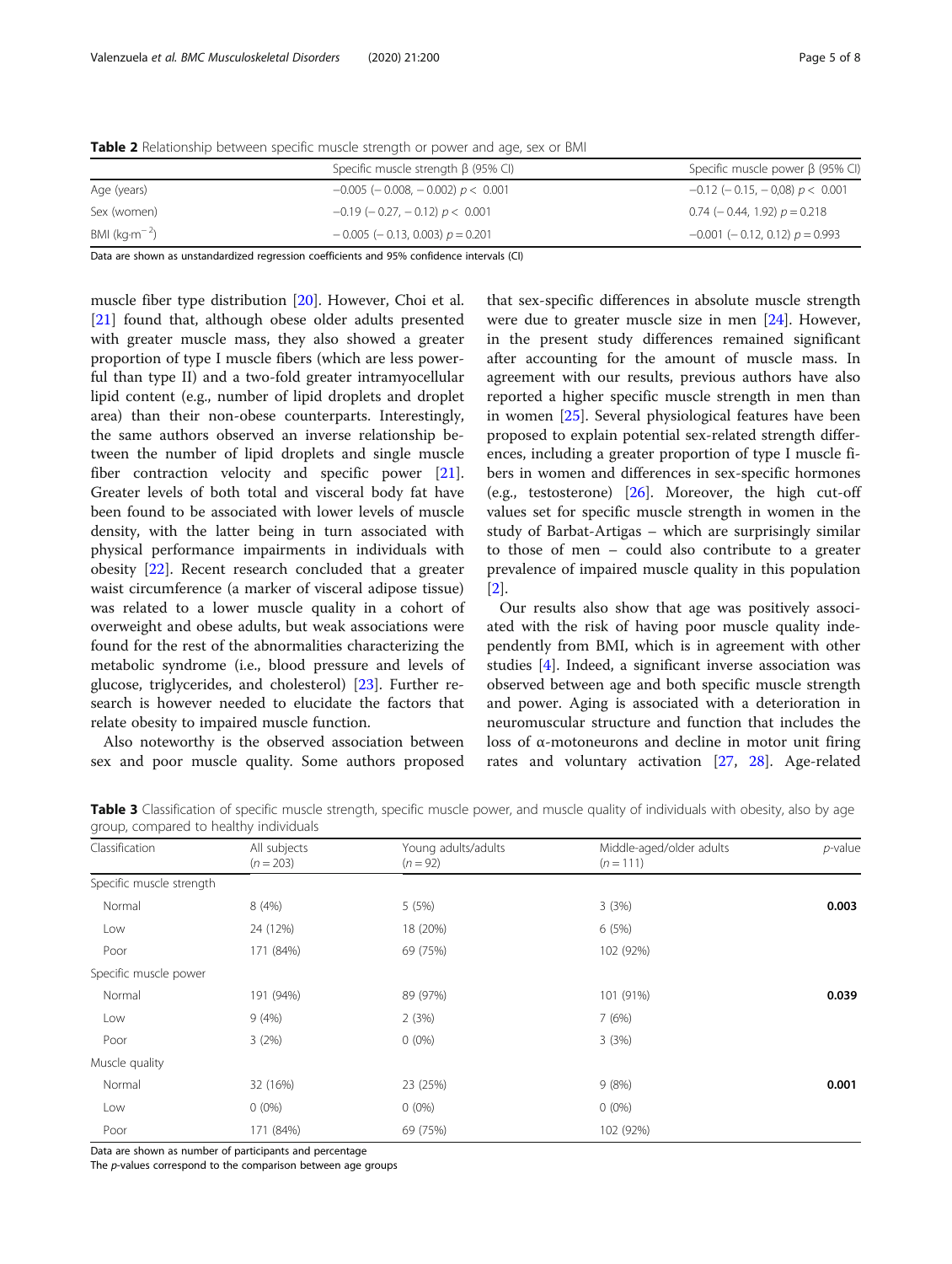<span id="page-5-0"></span>

|  | Table 4 Relationship of age, sex and BMI with the odds of having an impaired (i.e., low/poor) muscle quality |  |  |  |  |  |  |  |
|--|--------------------------------------------------------------------------------------------------------------|--|--|--|--|--|--|--|
|--|--------------------------------------------------------------------------------------------------------------|--|--|--|--|--|--|--|

|                  | Crude OR (95% CI)              | Adjusted OR (95% CI)*           |
|------------------|--------------------------------|---------------------------------|
| Age (years)      | 1.05 (1.02, 1.08) $p = 0.002$  | 1.06 (1.03, 1.10) $p = 0.001$   |
| Sex (women)      | 5.68 (2.22, 14.51) $p < 0.001$ | 18.09 (4.07, 80.38) $p < 0.001$ |
| BMI ( $kg·m-2$ ) | 1.16 (1.04, 1.30) $p = 0.006$  | 1.22 $(1.07, 1.38)$ $p = 0.003$ |
|                  |                                |                                 |

Data are shown as odds ratio (OR) together with 95% confidence intervals (CI)

\*Adjusted for age, sex, height and body mass index (BMI)

structural muscle changes also contribute to muscle quality impairment, as they result for example in intramuscular infiltration of non-contractile tissue (i.e., fat and collagen) that might impair physical performance [[29,](#page-7-0) [30](#page-7-0)]. For instance, Marcus et al. reported that intramuscular adipose tissue was inversely related to physical performance in older adults [[31\]](#page-7-0). Moreover, aging results in a shift towards a higher proportion of type I muscle fibers, muscle fiber atrophy – especially in type II fibers  $[32]$  $[32]$  – as well as in changes in muscle structure (i.e., pennation angle and fascicle length) [[33\]](#page-7-0). In this regard, both ageing and obesity are thought to have similar physiological consequences at the muscle level, but their synergistic effects may potentially exacerbate morbidity and mortality [[8\]](#page-7-0).

Previous research has also documented a high prevalence of other markers of low physical fitness in overweight and obese older adults. In the LIFE study, which involved individuals aged  $\sim$  79 years with a mean BMI of 30 kg·m<sup>−</sup> <sup>2</sup> , participants had a mean score of 7.4 in the short physical performance battery (SPPB) and almost half of these participants presented a score < 8, which is deemed to be indicative of an impaired physical performance [\[34](#page-7-0)]. In the ongoing SPRINTT project, which aims to analyze a similar sample (participants aged  $\sim$  79 years with a mean BMI of 29 kg⋅m<sup>-2</sup>, with > 30% of them having obesity), 80% of the participants presented with a SPPB score  $< 8$  [[35\]](#page-7-0). These findings raise awareness on the importance of implementing multidisciplinary programs including exercise training and, in the case of overweight/obese individuals, dietary interventions to reduce the prevalence of impaired muscle quality in this

population. In this regard, the LIFE study showed that physical activity programs can successfully reduce mobility disability among overweight older adults [\[34](#page-7-0)]; strategies such as resistance training also have the potential to improve specific muscle power (as measured through the STS test used here) and, consequently, muscle quality [[36\]](#page-7-0). Future research should confirm if such interventions can reduce the prevalence of impaired muscle quality among obese individuals of different ages such as those included in our current study.

It is important to note that, although most participants presented a poor level of specific strength, the prevalence of poor specific muscle power was very low in the entire cohort and even null in the younger age group. The handgrip test is one of the most practical options for the evaluation of muscle strength, and has been shown to provide similar information regarding mortality risk than other more complex measures such as knee extension strength [\[3\]](#page-6-0). However, muscle power declines at a greater rate than muscle strength with aging [\[37](#page-7-0)], and has been proposed to be a better indicator of functional ability [\[37\]](#page-7-0). It has been suggested that, contrary to muscle strength, muscle power might be less dependent on muscle mass and more dependent on other factors such as muscle fiber type or neuromuscular properties (e.g., motor unit behavior) [[37](#page-7-0)]. Thus, it could be hypothesized that, although obese individuals present with an impaired specific strength due to a degeneration of intramuscular factors (e.g., fat infiltration), their neuromuscular properties might be relatively well preserved. It must also be noted that in the current study muscle power was estimated with a test originally proposed for

**Table 5** Normative values of specific muscle strength and power for individuals with obesity

|                                                  | Young adults/adults (18-44 years) |               | Middle-aged/older adults (45-74 years) |               |
|--------------------------------------------------|-----------------------------------|---------------|----------------------------------------|---------------|
|                                                  | Men                               | Women         | Men                                    | Women         |
| Specific muscle strength ( $kg$ - $kg^{-1}$ )    |                                   |               |                                        |               |
| Normal                                           | > 0.96                            | > 0.83        | > 0.96                                 | > 0.63        |
| Low                                              | $0.70 - 0.96$                     | $0.57 - 0.83$ | $0.74 - 0.96$                          | $0.32 - 0.63$ |
| Poor                                             | < 0.70                            | < 0.57        | < 0.74                                 | < 0.32        |
| Specific muscle power $(W \cdot \text{kg}^{-1})$ |                                   |               |                                        |               |
| Normal                                           | > 7.19                            | > 8.48        | > 6.79                                 | > 5.29        |
| Low                                              | $3.31 - 7.19$                     | $3.61 - 8.48$ | $3.90 - 6.79$                          | $1.76 - 5.29$ |
| Poor                                             | < 3.31                            | < 3.61        | < 3.90                                 | < 1.76        |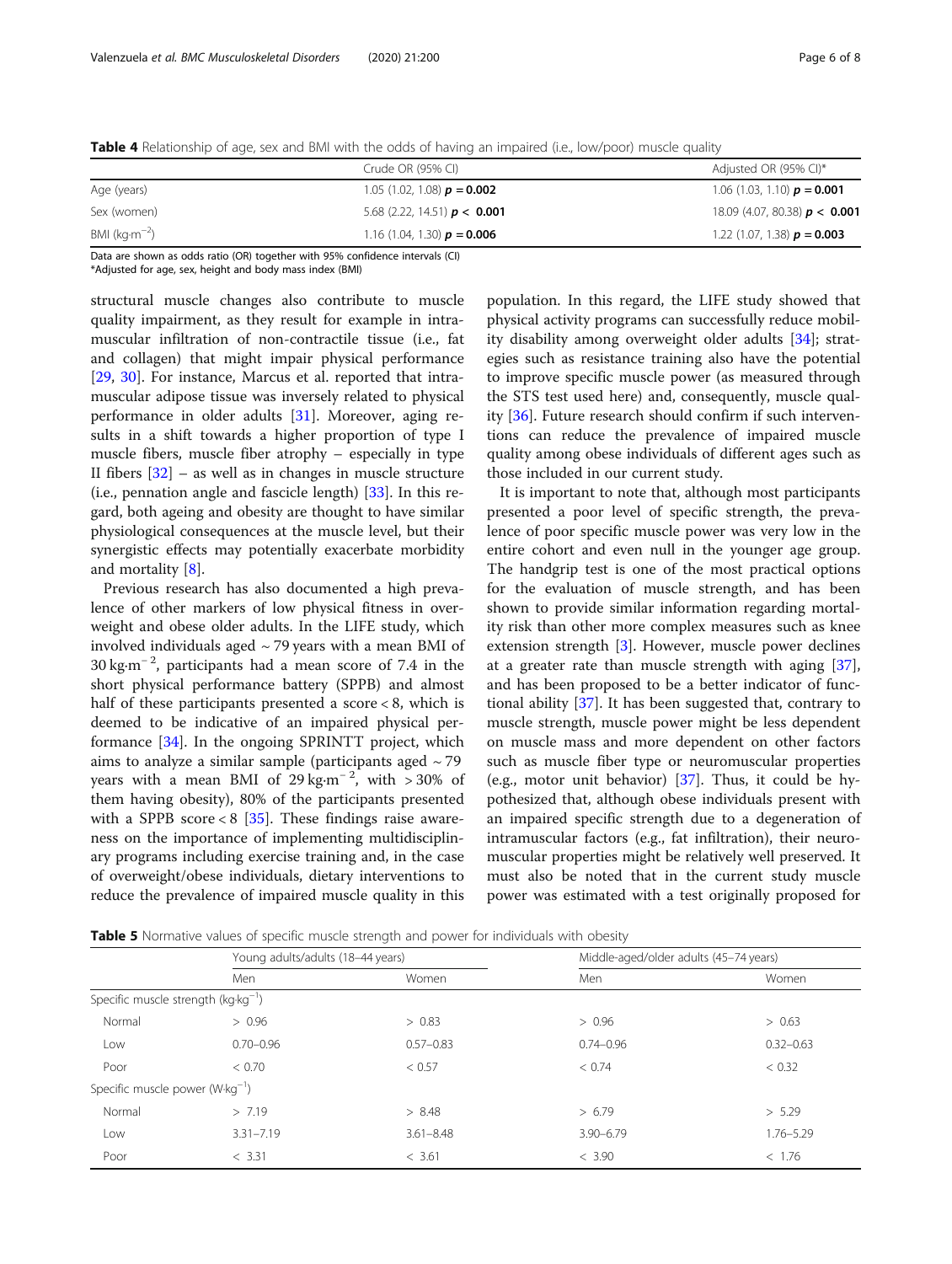<span id="page-6-0"></span>the assessment of older adults [\[16\]](#page-7-0). However, the reference values used here for the categorization of specific muscle power were obtained from the young cohort assessed by Barbat-Artigas et al. [2], which also may have influenced our findings. Whether other power tests (e.g., jump ability, isokinetic knee extension) provide the same results remains to be elucidated. Moreover, future research should also analyze if individuals with obesity could present a poorer muscle quality in the upper than in the lower limbs, as the latter might be more 'trained' due to the necessity of carrying excess body weight/fat as compared to normo-weight individuals.

Some limitations of this study must be acknowledged. We assessed muscle quality based on the index and cutoff values proposed by Barbat-Artigas et al. [2], and although it was proposed as a method to identify individuals at risk of disability, the values were obtained in healthy individuals aged 18 to 30 years. Future research should provide reference values for healthy and nonobese individuals of different age ranges, including older adults. Also noteworthy is the lack of individuals categorized as having low muscle quality in the present study, which might be reflective of low sensitivity of the methods used. Moreover, the small number of women with normal muscle quality  $(n = 6)$  and a potential risk of over-adjustment – although multicollinearity was checked – might have contributed to the wide confidence intervals found for sex in regression analyses. As a matter of fact, there is a great heterogeneity in the scientific literature in the methods used to assess muscle quality [[38](#page-7-0)], and therefore the results of our study might have been different with an alternative method. Finally, although we accounted for some possible risk factors, other variables such as the amount of body fat or physical activity were not measured, which could have provided a deeper insight into the mechanisms underlying the obesity-related impairment in muscle function.

#### Conclusions

The present study shows a high prevalence (75–92%) of poor muscle quality among individuals with obesity of different ages (18–75 years), which was mainly due to poor specific strength (not power). We also observed that age, BMI and being a woman increased the odds of presenting poor muscle quality independently of other risk factors. These findings highlight the importance of implementing tailored interventions (e.g., resistance training and diet) to reduce the prevalence of obesityassociated poor muscle quality. Finally, we also provided normative values of specific muscle strength and power in individuals with obesity of different ages, which could be useful for future studies that aim to further explore the prevalence and potential treatments for poor muscle quality in this population.

#### Supplementary information

Supplementary information accompanies this paper at [https://doi.org/10.](https://doi.org/10.1186/s12891-020-03228-y) [1186/s12891-020-03228-y](https://doi.org/10.1186/s12891-020-03228-y).

Additional file 1. Sex-specific classification of specific muscle strength, specific muscle power, and muscle quality of individuals with obesity compared to healthy individuals.

#### Abbreviations

BIA: Bioelectrical impedance analysis; BMI: Body mass index; CI: Confidence interval; OR: Odds ratio; SPPB: Short physical performance battery; STS: Sit-tostand test; VIF: Variance inflation factors

#### Acknowledgements

The authors acknowledge Dr. Alessandra Patrizi for the contribution in performing the tests and Dr. Fiorenza Agosti for handling the database.

#### Authors' contributions

AS and NM conceived and designed the study. GT and AC performed the tests and obtained the data. PLV performed the statistical analyses and drafted the initial version of the manuscript. All authors reviewed the manuscript and made substantial contributions to the final version.

#### Funding

The study was supported by Progetti di Ricerca Corrente, Istituto Auxologico Italiano, IRCCS, Milan, Italy (research project no: 01C309; acronym: QUAMOB). The work of Pedro L. Valenzuela is supported by University of Alcalá (FPI2016). Funding sources played no role in the design of the study, the collection, analysis, and interpretation of data, nor in the writing of the manuscript.

#### Availability of data and materials

Data will be made available upon request to the corresponding author (Pedro L. Valenzuela, [pedrol.valenzuela@edu.uah.es\)](mailto:pedrol.valenzuela@edu.uah.es).

#### Ethics approval and consent to participate

Participants had the procedures explained and provided written informed consent. The study was conducted in accordance with the Declaration of Helsinki and was approved by the Institutional Review Board of the Italian Institute of Auxology.

#### Consent for publication

Not applicable.

#### Competing interests

The authors declare that they have no competing interests.

#### Author details

<sup>1</sup>Department of Systems Biology, School of Medicine, University of Alcalá, Ctra Barcelona, Km, 33 600 28871 Alcalá de Henares, Spain. <sup>2</sup>Human Performance Lab, Schulthess Clinic, Zurich, Switzerland. <sup>3</sup>Istituto Auxologico Italiano, IRCCS, Experimental Laboratory for Auxo-endocrinological Research, Verbania, Piancavallo (VB), Italy. <sup>4</sup>Istituto Auxologico Italiano, IRCCS, Division of Metabolic Diseases and Auxology , Verbania, Piancavallo (VB), Italy.

#### Received: 2 September 2019 Accepted: 20 March 2020 Published online: 31 March 2020

#### References

- 1. Valenzuela P, Castillo-García A, Morales J, Izquierdo M, Serra-Rexach J, Santos-Lozano A, et al. Physical exercise in the oldest old. Compr Physiol. 2019;9:1281–304.
- 2. Barbat-Artigas S, Rolland Y, Zamboni M, Aubertin-Leheudre A. How to assess functional status: a new muscle quality index. J Nutr Heal Aging. 2012;16:67–77.
- 3. Newman AB, Kupelian V, Visser M, Simonsick EM, Goodpaster BH, Kritchevsky SB, et al. Strength, but not muscle mass, is associated with mortality in the health, aging and body composition study cohort. J Gerontol Ser A Biol Sci Med Sci. 2006;61:72–7.